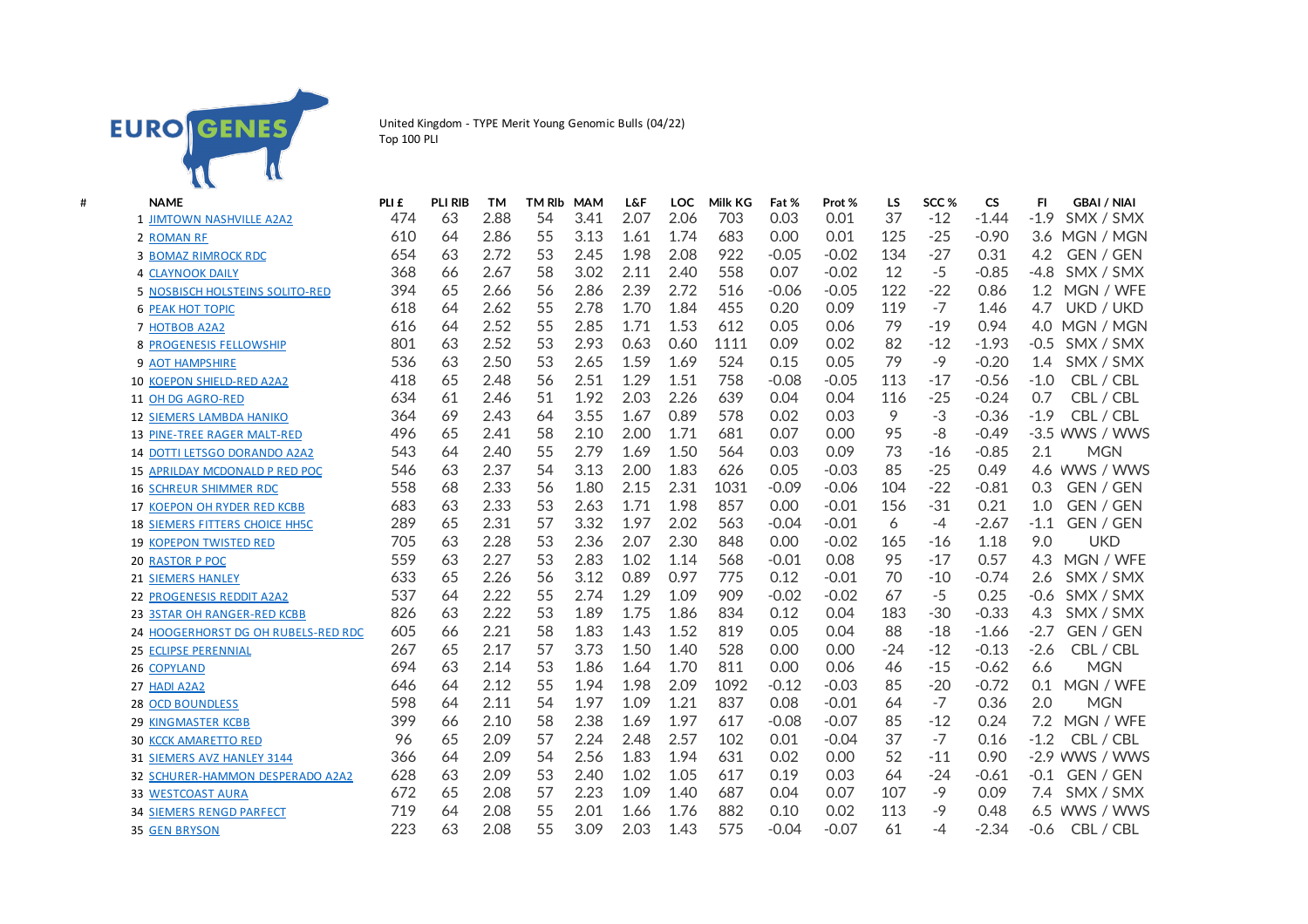| <b>36 BOMAZ HEARTLAND</b>                  | 755   | 63 | 2.08 | 53 | 1.50 | 1.49 | 1.50 | 999  | 0.01    | 0.03    | 79    | -8             | $-1.94$ | 6.1     | GEN / GEN        |
|--------------------------------------------|-------|----|------|----|------|------|------|------|---------|---------|-------|----------------|---------|---------|------------------|
| 37 VOGUE SOLARPOWER HH5C                   | 371   | 65 | 2.07 | 57 | 2.80 | 1.57 | 1.78 | 604  | $-0.04$ | $-0.04$ | 88    | -16            | 0.68    | 0.6     | SMX / SMX        |
| 38 SHERDON ELEVATED RED A2A2 RDC           | 610   | 64 | 2.07 | 53 | 1.96 | 1.33 | 1.50 | 677  | 0.08    | 0.03    | 113   | -18            | 0.42    | 3.2     | <b>GEN / GEN</b> |
| <b>39 DAVINCI</b>                          | 442   | 64 | 2.04 | 53 | 2.50 | 1.82 | 2.01 | 452  | 0.08    | 0.07    | 73    | $-11$          | $-0.39$ | 2.8     | CBL / CBL        |
| <b>40 KOEPON ALTATOP-RED</b>               | 545   | 65 | 2.03 | 56 | 2.37 | 1.87 | 2.07 | 915  | $-0.16$ | $-0.08$ | 162   | $-24$          | 1.34    | 5.0     | ALT / ALT        |
| <b>41 MORNINGVIEW HOMEGROUND</b>           | 582   | 66 | 2.02 | 58 | 2.07 | 1.35 | 1.22 | 485  | 0.13    | 0.06    | 55    | $-15$          | 0.26    |         | 10.4 SMX / SMX   |
| <b>42 DELTA ABUNDANT P POC RDC</b>         | 440   | 65 | 2.01 | 57 | 0.67 | 2.66 | 3.21 | 329  | 0.11    | 0.03    | 119   | $-19$          | 1.74    | 0.6     | <b>CRV</b>       |
| <b>43 CLAYNOOK ZOLTON A2A2</b>             | 764   | 63 | 2.01 | 53 | 2.68 | 0.44 | 0.14 | 678  | 0.21    | 0.06    | 113   | $-17$          | 0.63    | 8.7     | SMX / SMX        |
| <b>44 RI-VAL-RE RADICAL</b>                | 590   | 66 | 2.00 | 58 | 1.60 | 1.85 | 2.29 | 552  | 0.29    | 0.03    | 46    | $-13$          | 0.56    | $-1.3$  | GEN / GEN        |
| <b>45 LESPERRON CROTEAU ZOOM RED</b>       | 430   | 65 | 1.99 | 56 | 1.64 | 1.53 | 1.86 | 792  | $-0.02$ | $-0.06$ | 49    | $-18$          | $-0.47$ | $-5.4$  | SMX / SMX        |
| <b>46 SCHURER-HAMMON DIVINE</b>            | 613   | 63 | 1.98 | 53 | 1.43 | 1.66 | 1.49 | 866  | 0.13    | 0.00    | 61    | $-13$          | $-1.40$ | $-4.9$  | GEN / GEN        |
| 47 CASTEL BAD EX90 RDC                     | 103   | 71 | 1.97 | 78 | 3.00 | 1.25 | 1.52 | 127  | 0.03    | $-0.01$ | 43    | $-2$           | $-0.93$ |         | -4.2 SMX / SMX   |
| 48 DENOVO 17108 LATITUDE P                 | 788   | 63 | 1.96 | 53 | 1.62 | 1.39 | 1.63 | 798  | 0.21    | 0.02    | 107   | $-3$           | $-0.86$ | 5.7     | GEN / GEN        |
| <b>49 AARDEMA IMPACT</b>                   | 372   | 65 | 1.94 | 57 | 2.33 | 1.43 | 1.69 | 705  | $-0.03$ | $-0.03$ | 52    | $-2$           | $-0.20$ | 1.5     | GEN / GEN        |
| 50 VH YODA YNGVAR A2A2 KCBB                | 528   | 65 | 1.92 | 58 | 2.47 | 0.91 | 0.59 | 421  | 0.10    | 0.04    | 110   | $-29$          | 0.40    | 5.4     | <b>VIK</b>       |
| <b>51 WILTOR COSMO</b>                     | 583   | 66 | 1.92 | 58 | 2.17 | 1.77 | 2.04 | 659  | 0.05    | 0.02    | 122   | -8             | $-1.44$ | 7.1     | CBL / CBL        |
| 52 CEH MUSIC                               | 742   | 64 | 1.92 | 55 | 1.83 | 1.48 | 1.27 | 825  | 0.07    | 0.02    | 125   | $-25$          | $-0.28$ | 8.7     | CBL / CBL        |
| 53 BOMAZ SKYLINE-RED                       | 601   | 64 | 1.92 | 53 | 1.86 | 1.08 | 1.21 | 744  | 0.05    | 0.03    | 98    | $-12$          | $-1.32$ | 1.8     | GEN / GEN        |
| 54 PROGENESIS CHAMPION RED A2A2            | 584   | 64 | 1.91 | 55 | 3.05 | 0.81 | 0.59 | 633  | 0.08    | 0.06    | 79    | $-12$          | $-0.49$ | 4.8     | SMX / SMX        |
| 55 WINSTAR MELBY-P                         | 875   | 63 | 1.90 | 53 | 2.13 | 1.13 | 0.84 | 739  | 0.19    | 0.09    | 162   | $-14$          | $-0.39$ | 9.3     | GEN / GEN        |
| <b>56 MILKSOURCE CHEERS A2A2</b>           | 185   | 62 | 1.90 | 52 | 2.13 | 0.82 | 0.88 | 317  | $-0.08$ | $-0.02$ | 34    | $-9$           | $-1.07$ | $-3.7$  | <b>GEN / GEN</b> |
| <b>57 BOGHILL GLAMOUR SANTOS</b>           | 657   | 65 | 1.89 | 58 | 2.02 | 1.59 | 1.69 | 423  | 0.31    | 0.07    | 107   | -15            | 1.00    | 5.1     | CBL / CBL        |
| 58 DROUNER K & L CHASE                     | 751   | 64 | 1.88 | 55 | 1.79 | 1.55 | 1.45 | 895  | 0.08    | 0.00    | 88    | $-15$          | 1.62    | 10.7    | CBL / CBL        |
| <b>59 LARCREST ATOMIC-RED</b>              | 439   | 64 | 1.88 | 54 | 2.65 | 1.20 | 1.26 | 788  | $-0.03$ | $-0.06$ | 49    | $-20$          | 0.22    | $-1.1$  | SMX / SMX        |
| <b>60 WESTCOAST LUGNUT A2A2</b>            | 707   | 65 | 1.87 | 57 | 1.49 | 1.35 | 1.22 | 1053 | 0.05    | 0.02    | 61    | 0              | 0.81    | 0.8     | SMX / SMX        |
| 61 MR AIJA AXL HATCHET                     | 380   | 64 | 1.87 | 54 | 3.41 | 1.66 | 1.84 | 489  | $-0.02$ | 0.05    | 40    | $-7$           | 0.03    | 2.0     | CBL / CBL        |
| <b>62 PEAK AUTOGRAPH HH5C</b>              | 713   | 63 | 1.87 | 53 | 2.27 | 1.01 | 0.92 | 705  | 0.14    | 0.02    | 122   | $-21$          | 1.83    | 5.6     | UKD / UKD        |
| <b>63 DOTTI ENTERPRISE RAFFAELLO</b>       | 413   | 65 | 1.86 | 55 | 1.71 | 2.06 | 1.74 | 320  | 0.10    | 0.08    | 61    | $-12$          | $-0.83$ | 1.5     | MGN / WFE        |
| 64 ECLIPSE MILIO                           | $-40$ | 65 | 1.84 | 58 | 3.11 | 1.40 | 1.41 | 246  | 0.11    | $-0.09$ | $-52$ | $-12$          | $-1.07$ | $-10.9$ | CBL / CBL        |
| 65 PROSECCO                                | 657   | 64 | 1.84 | 55 | 2.23 | 0.78 | 0.82 | 916  | $-0.06$ | 0.00    | 119   | $-25$          | 0.13    |         | 4.2 MGN / MGN    |
| 66 GALENO P A2A2 POC                       | 548   | 64 | 1.84 | 53 | 1.53 | 1.54 | 1.41 | 474  | 0.12    | 0.01    | 122   | $-24$          | 0.57    |         | 5.5 / MGN, WFE   |
| <b>67 SIEMERS STARS RDC</b>                | 275   | 64 | 1.83 | 55 | 2.58 | 1.28 | 1.56 | 618  | $-0.03$ | $-0.04$ | 31    | $\overline{2}$ | 0.42    |         | $-1.2$ SMX / SMX |
| <b>68 PEAK ALTADEEJAY</b>                  | 427   | 64 | 1.83 | 55 | 3.71 | 1.06 | 1.26 | 548  | $-0.06$ | 0.00    | 67    | $-15$          | 1.34    | 6.3     | ALT / ALT        |
| 69 PROGENESIS PROCEED A2A2 CVC             | 657   | 65 | 1.82 | 56 | 2.80 | 0.38 | 0.49 | 552  | 0.22    | 0.08    | 64    | $-21$          | 0.40    | 5.4     | SMX / SMX        |
| <b>70 KOEPON RITZY RED KCBB RDC</b>        | 468   | 63 | 1.82 | 53 | 1.38 | 1.58 | 1.69 | 739  | $-0.06$ | $-0.06$ | 134   | $-14$          | $-0.54$ | 1.6     | <b>GEN / GEN</b> |
| <b>71 3STAR OH MARCELLO</b>                | 751   | 64 | 1.82 | 53 | 2.07 | 1.24 | 1.35 | 599  | 0.18    | 0.11    | 119   | $-15$          | 0.70    | 6.1     | CBL / CBL        |
| <b>72 GENOSOURCE BIG DEAL</b>              | 832   | 63 | 1.82 | 53 | 1.83 | 0.92 | 0.90 | 976  | 0.14    | 0.08    | 70    | $-18$          | $-1.82$ | $-2.2$  | CBL / CBL        |
| 73 BOGHILL GLAMOUR SKELETOR HH5C           | 664   | 66 | 1.81 | 58 | 2.18 | 0.73 | 0.71 | 718  | 0.18    | 0.09    | 34    | $-17$          | 0.33    | 0.2     | GEN / GEN        |
| <b>74 PEAK SKIPOUT</b>                     | 568   | 64 | 1.81 | 55 | 1.50 | 0.42 | 0.50 | 742  | 0.21    | 0.05    | 18    | $-1$           | 0.24    | $-2.6$  | <b>UKD</b>       |
| <b>75 COOKIECUTTER LOGISTICS</b>           | 677   | 64 | 1.80 | 55 | 1.68 | 1.82 | 1.58 | 752  | 0.18    | 0.02    | 88    | $-5$           | 0.53    |         | 5.4 WWS / WWS    |
| <b>76 ISOLABELLA INSEME DISTEFANO A2A2</b> | 658   | 64 | 1.80 | 55 | 2.78 | 0.79 | 0.62 | 813  | 0.03    | 0.03    | 131   | $-24$          | 0.49    | $-0.6$  | CBL / CBL        |
| <b>77 KOEPON OH ROBIN RED</b>              | 618   | 64 | 1.80 | 53 | 1.41 | 1.41 | 1.60 | 905  | 0.03    | 0.00    | 113   | $-21$          | 0.02    | 0.6     | CBL / CBL        |